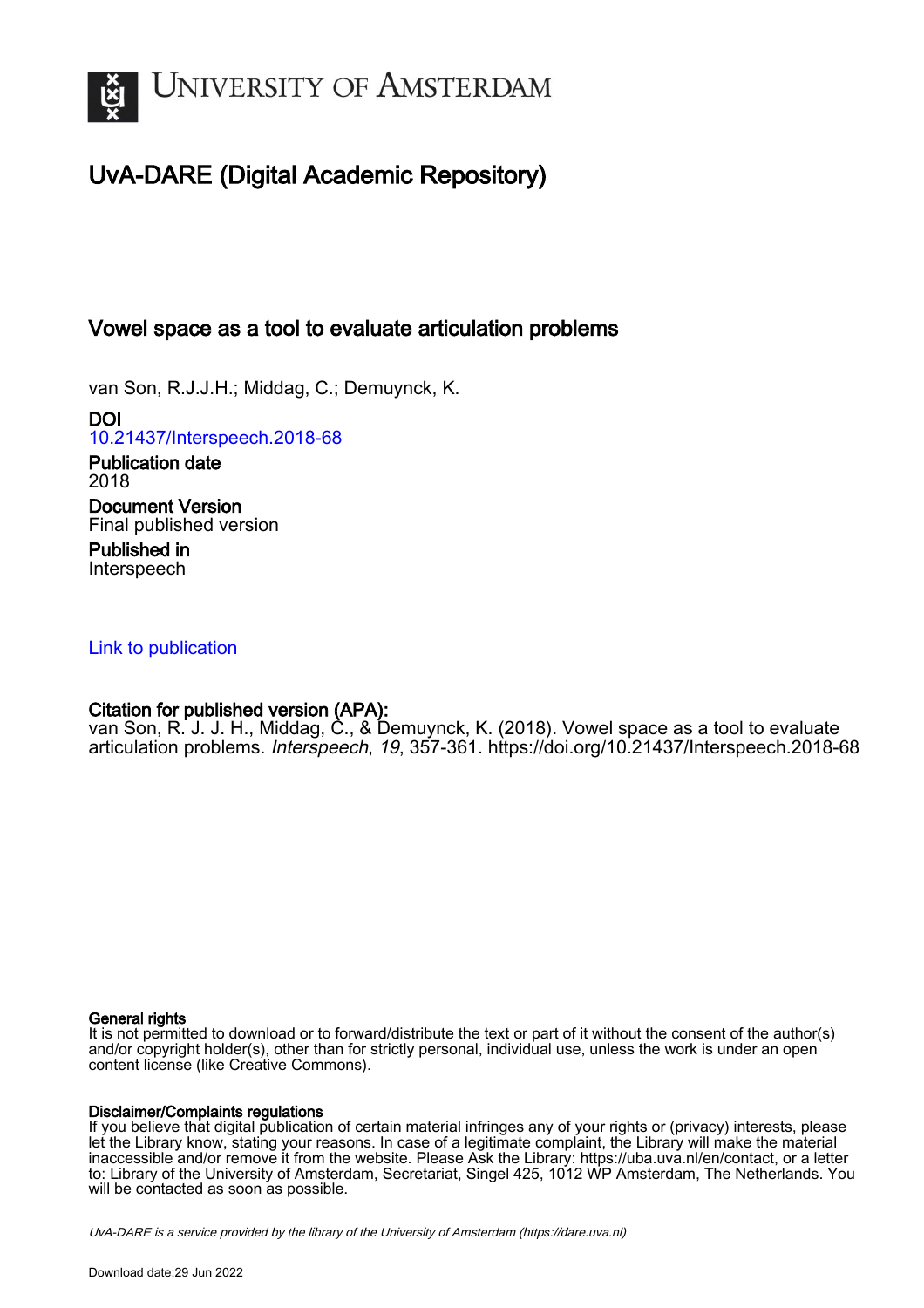

# Vowel space as a tool to evaluate articulation problems

*Rob J.J.H. van Son*<sup>1</sup>,<sup>2</sup> *, Catherine Middag*<sup>3</sup> *, Kris Demuynck*<sup>3</sup>

<sup>1</sup>NKI-AVL, Amsterdam; <sup>2</sup>ACLC, University of Amsterdam, The Netherlands

3 IDLab, University of Ghent, Belgium

r.v.son@nki.nl

## Abstract

Treatment for oral tumors can lead to long term changes in the anatomy and physiology of the vocal tract and result in problems with articulation. There are currently no readily available automatic methods to evaluate changes in articulation. We developed a *Praat* script which plots and measures vowel space coverage. The script reproduces speaker specific vowel space use and speaking-style dependent vowel reduction in normal speech from a Dutch corpus. Speaker identity and speaking style explain more than 60% of the variance in the measured area of the vowel triangle. In recordings of patients treated for oral tumors, vowel space use before and after treatment is still significantly correlated. Articulation before and after treatment is evaluated in a listening experiment and from a maximal articulation speed task. Linear models can explain 50-75% of variance in perceptual ratings and relative articulation rate from values at previous recordings and vowel space measures.

Index Terms: pathological speech, vowel space

## 1. Introduction

After treatment for oral tumors, which involves surgery or radiotherapy, patients often develop problems with speech [1]. In the Netherlands, as in many other countries, patients with head and neck tumors will routinely be seen by speech and language pathologists (SLPs). In the course of therapy, there is a need to quantify and document the quality of speech so both patients and SLPs can evaluate the progress (or not) of the chosen therapy. For voice, there are tools that can give an automatic and objective assessment [2]. However, there is a lack of tools for evaluating articulation and pronunciation beyond perceptual assessments (but see [3]).

In response to questions of SLPs and patients, a project was started to develop tools that might be useful in evaluating articulation and pronunciation. As a starting point, a tool was developed that can visualize and quantify the use of vowel space by speakers based on a recording of (connected) speech. Vowel space parameters are relevant in socio-linguistics [4], speech intelligibility [5], and various pathologies [6, 7, 8, 9, 10]. In contrast with [3], the aim here is to extract only easy to interpret geometric parameters from a short recording. From the vowel realizations in the recording, the effective Vowel Space Area (VSA) is estimated, as are the dimensions of the /a/, /i/, and /u/ corner areas. Figure 1 shows plotted examples from recordings of a patient before and after treatment for oral cancer. The difference between these plots suggests that there must be significant differences in the speech of this patient before and after treatment. However, the tool must be validated before any conclusions can be drawn.

In this paper, first steps are made towards validating the hypothesis that changes in the appearance of the vowel space plots are clinically relevant and reliable, and are useful for patients and SLPs. Three questions are investigated: 1) Do measured vowel space parameters reliably reproduce the known phenomenon of vowel pronunciation? 2) Do these parameters relate to the changes in individual patients? 3) Are vowel space parameters related to clinically relevant aspects of speech?

For 1), vowel reduction as a function of speaker and speaking style is modeled on a corpus of Dutch speech. For 2), it is investigated whether vowel space parameters retain information about speech of patients over time during treatment. For 3), a perceptual evaluation of articulation and measurements of articulation speed in a fast pronunciation task are related to vowel space parameters.

## 2. Methods

## 2.1. Vowel Space plots

The *VowelTriangle.praat* script [11] is a freely available *Praat* [12] program which reads or records a section of connected speech and creates a vowel space plot together with some statistics. Speech is searched for likely vowel segments using a method adapted from [13]. Formants are determined with the Split Levinson algorithm [14] in *Praat*. This results in a short  $(F_1, F_2)$  trajectory for each detected vowel segment. For each vowel segment, and hence  $(F_1, F_2)$  trajectory, the closest approach of the formant trajectories to the positions of the three corner vowels /a/, /i/, and /u/ are determined. All distances are calculated in semitones  $(d(F_i, F_i') = 12 \cdot Log_2(F_i'/F_i''))$  to normalize between formants and speakers. For male voices, the coordinates of the corners are  $(Hz)$  /a/:  $(850, 1290)$ , /i/:  $(250,$ 2100), and /u/: (285, 650), for female voices, /a/: (900, 1435), /i/: (280, 2200), and /u/: (370, 700). These corner points are indicated with crosses in the plots. These points were chosen to enclose the averaged values measured for the isolated vowel samples in the *IFA corpus* [15, 16, 17] for male and female voices. From the corner coordinates, a centroid is determined (geometrical mean of the frequencies). For each vowel segment found, a symbol is plotted at the position of the closest approach to the corner, but only if it lies between the centroid and the corner. It is possible that more than one symbol is plotted for a single vowel segment if it approaches more than one corner close enough. Symbols are colored, green in the /i/ corner, blue in the /u/ corner, and red in the /a/ corner, see Figure 1. For each vowel formant trajectory, the closest approach to the centroid is also plotted in gray. These points are not used in this study.

For quantitative analysis, three axes are defined, one between the centroid and each corner. The positions of the vowels plotted in each corner of the triangle are projected onto the corresponding axis. The mean and standard deviation of the projected positions on these axes are calculated. A length is defined for each axis in vowel space as the distance between the centroid and the mean plus once or twice the standard deviation  $(mean + \{1, 2\} \cdot sd)$ . The triangle spanned by these three axes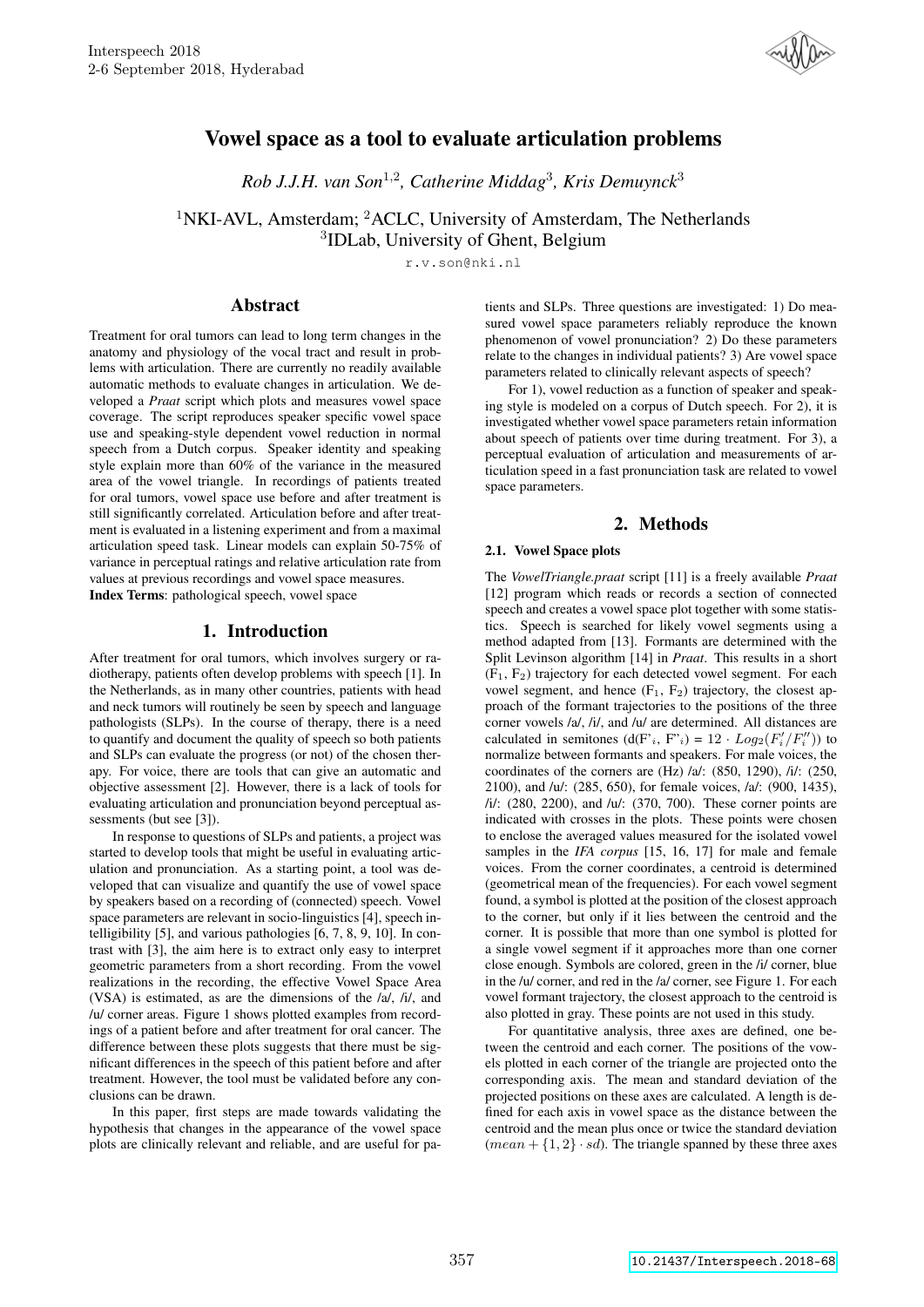

Figure 1: *Example of vowel space plots of a male subject before (left) and one year after (right) treatment for oral cancer. F*<sup>1</sup> *from top to bottom, F*<sup>2</sup> *from right to left (in semitones).*

is considered the effective vowel space used. This triangle is drawn in the plot with dotted lines for the  $1 \cdot sd$  case and solid lines for the  $2 \cdot sd$  case. The VSA of the 1 or 2 sd triangle is a measure for the area of the vowel space as used by the speaker. This is indicated as a percentage of the size of the canonical vowel triangle as given by the corner values. Next to these areas, the plots also contain the relative sizes of the individual axes  $(2 \cdot sd$  values). Note that the segmentation method of [13] tends to miss reduced, schwa like, vowels. As a result, the number of detected vowel segments will decline when vowels are pronounced more schwa like. Therefore, the (relative) number of vowel segments too is a measure of average vowel salience. At the bottom right, the number of vowel segments found (N) and the total duration of the recording (s) are also written.

#### 2.2. Speech materials

IFA corpus The *IFA corpus* is used as reference speech from normal speakers [15, 16, 17]. The *IFA corpus* contains recording from 5 male and 5 female native speakers of Dutch, and is freely available (GPL v2 license). For each speaker, recordings are available in different speaking styles: *Informal* speech, a *Retold* story, read aloud *Text*, isolated *Sentences*, multi-syllabic *Words*, isolated *Syllables*, and a few others that are not used in this study. In total, five hours of speech are available.

For each speaker in the *IFA corpus*, the speech was recorded in two sessions on different days (not for *Informal* speech). The material recorded during the two sessions was different on a textual level. The data were both used as is, 1161 *Chunks*, and by concatenating all chunks recorded from the same speaker in the same style in the same session (*Concatenated* set). This set of *Concatenated* recordings contains 100 speech fragments (10 speakers x 5 styles x 2 sessions) which are around ten times as long as the individual chunks.

Patient recordings Existing speech recordings of 30 patients were selected (14 female) who have been treated for oral cancer with surgery and/or radiotherapy (selection was blind to clinical parameters but subjects could read printed text). Each patient has been seen by the SLPs before treatment (T0), 6 months after treatment (T1), and 12 months after treatment (T2). Recordings were made over years and stored as uncompressed audio files. Three different microphones were used (HS5 Samson Headset, Shure SM10A-CN headset with a Blue Icicle USB microphone preamplifier, and Samson Qv10e microphone). Sound quality varies due to sub-optimal recording conditions.

During each visit, a fixed set of recordings was made. Due to technical and administrative causes, recordings from four pa-



Figure 2: *Average Vowel Space Area (VSA) by speaking style for each speaker. VSA's are calculated on the IFA corpus [16, 17] averaging over the paragraph sized "chunks". Error bars indicate 95% confidence interval (t-test). #: Average # Chunks*

tients are missing for the first visit after treatment (T1). In total there are 86 recorded sessions available. From each session there is a recording of a short text of neutral content, *80 dappere fietsers* [80 brave cyclists] (∼150 words, 65 seconds) and a word list (36 words, 52 seconds). In addition, at each session the patient was asked to repeat /pataka.../ as fast and as long as possible. This recording allows to evaluate the agility and control of the tongue.

#### 2.3. Listening experiment and plot shape evaluation

Four listeners with experience evaluating speech (SLPs and advanced students) rated a single sentence from each of the 86 text reading recordings (*Ook het weer heeft aan deze tocht meegewerkt*, [The weather has also contributed to this trip]). Listeners were asked to judge the quality of the articulation on a computerized visual analogue scale between *deviant* and *normal*. The order of presentation was randomized separately for each listener. Each listener first heard four practice items which were identical to the last four presented to that listener. The ratings were normalized per listener and averaged over all the listeners.

Vowel triangle plots are meant to be interpreted by humans. To evaluate the concordance between human interpretation and measured aspects of the vowel triangles, 11 naive subjects (unpaid volunteers) evaluated (pseudo-)randomized lists of all 86 plots of vowel triangles from the text readings of the patients. Subjects marked each plot on a scale from 1-10 on being deformed (1) or normal (10), normal being defined as a uniformly filled triangle. The subjects first evaluated a page with 3 labeled plots from normal speakers and 3 labeled plots of strongly deformed vowel triangles illustrative of the most extreme examples in our corpus. Scores of the individual subjects were normalized (mean=0, sd=1) and then averaged over the subjects.

#### 2.4. Statistical analysis

All statistics are done with *R* [18]. Scripts are available in [11]. Linear models are used to get a lower estimate of how much information can be extracted from the VSA measurements. The quality of the models is estimated with the *adjusted*  $R^2$  which measures the fraction of the variance explained by the model, adjusted for the number of factors included. The change in the Akaike Information Criterion (AIC, lower is better) is used as a second measure of relevance [19, 20]. Factors are added pro-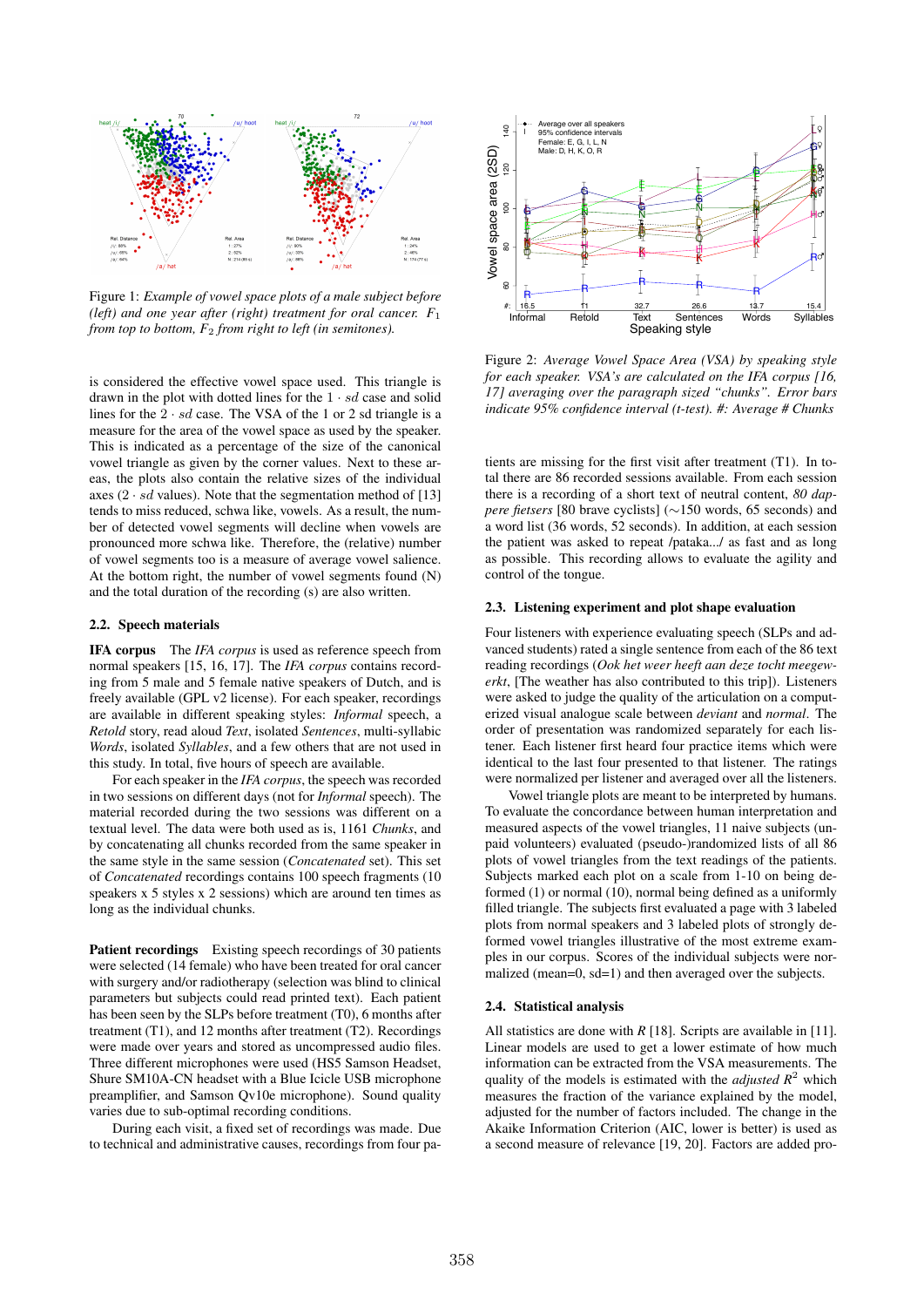Table 1: *Linear models of Vowel Space Area (VSA) in the IFA corpus. Adjusted*  $R^2$  and (AIC) of models predicting the VSA. Sp*: Speaker,* St*: Style,* Se*: Session. Chunks: Original fragments as present in the IFA corpus, #: 1161,*  $\overline{VSA}$ :  $94\pm21$ , *mean number of vowel segments*  $\overline{N}$ =67 [6-295]; Concatenated: *Chunks concatenated by session, #: 100,* VSA*: 96*±*20, and*  $\overline{N}$ =683 [120-2234].  $F * G$ : *F* and *G* and their interactions.

| IFA corpus     |            | (all $p < 10^{-12}$ ) |
|----------------|------------|-----------------------|
| Model          | Chunks     | Concatenated          |
| Sp             | .43 (9707) | .57(814)              |
| $Sp+St$        | .60(9299)  | .80(743)              |
| $Sp * St$      | .64(9221)  | .77(772)              |
| $'' + Se$      | .64(9215)  | $-78(770)$            |
| $'' + Sp * Se$ | .66(9149)  | .84(735)              |
| $'' + St * Se$ | .68(9075)  | .92(661)              |
| $Sp * St * Se$ | .69(9074)  |                       |

gressively to a model if they increase both the adjusted R<sup>2</sup> *and* reduce the AIC (if not, *strike-through* is used). At each step, the factor is chosen that increases the adjusted  $R^2$  most. Models that are not statistically significant  $(p>0.05)$  are omitted. To validate the generalization of the models, the models were also tested using a Leave-One-Out cross-validation (LOO). When a model generalizes well, the reduction in Mean-Square Error (MSE) due to the model, compared to using the mean, should approach  $\widehat{r}^2 = (1 - MSE_{model}/MSE_0) \approx R_{adj}^2$ .

## 3. Results

#### 3.1. *IFA corpus* modeling

The average VSA as a function of speaker and speaking style is plotted in Figure 2. A clear relation between VSA and speaking style is apparent.

Linear models are used to estimate the strength of the relation between the VSA and *Speaker*, Speaking *Style* (excluding *Informal*), and Recording *Session*, see Table 1. The original *Chunks* in the *IFA corpus* are rather small, containing only  $\overline{N}$ =67 detected vowel segments on average. The concatenated chunks contain on average 10 times as many vowel segments per item  $(\overline{N}$ =683). Results are presented under column *Concatenated* in Table 1.

The factor *Speaker* alone explains 43% and 57% of the variance (*Chunks* and *Concatenated*, respectively). *Speaker* and *Style* together explain 60% and 80% of the variance, 64% for *Chunks* with the interaction term added too. The remainder of the variability is best explained with a combination of speaking style and session (St\*Se). A first likely underlying factor is the difference in size (number of words) between the task in the two sessions. The second likely underlying factor is that the speakers were more familiar with the task in the second session. Increasing the length of the speech fragments used in the analysis, i.e., the number of vowel segments, increases the adjusted R<sup>2</sup> considerably (adding ~10%).

In the LOO cross-validation test,  $\hat{r}^2$  is 0.65 and 0.78 for the set of Consection the property This is also to  $D^2$ *Chunks* and *Concatenated*, respectively. This is close to  $R_{adj}^2$ in the *Chunks* case (0.69), but is lower than the 0.92 expected in the *Concatenated* set (see Table 1).

Table 2: *Modeling VSA in Word list task patient recordings (as* Table 1). Adjusted  $R^2$  (AIC), using cumulative models in column *Model, at T0, T1, and T2. Results for the Word list task only (see text*). *VSA<sub>t</sub>*: *VSA at time t (0, 1, or 2). Sx: Speaker sex (F or M*). <sup>∗</sup>: *p* < 0.05*, others: p* < 0.01

| Mod.    | T0  | Model              | T1.                  | Model T <sub>2</sub> |                         |
|---------|-----|--------------------|----------------------|----------------------|-------------------------|
| $S_{x}$ | .64 | $VSA_0$<br>$+VSA2$ | .27(210)<br>.36(208) | $VSA_1$<br>$+Sx$     | $.18*(227)$<br>.31(223) |

#### 3.2. Patient data modeling

### *3.2.1. Vowel space Area (VSA)*

The VSA measurements are somewhat lower and more variable in our patient recordings than in the *Chunks* of the *IFA corpus*  $(\overline{\text{VSA}}: 88\pm 23, \text{cf.}, \text{Table 1}).$  The average number of vowel segments detected was  $\overline{N}$ =76 for *Word lists* and  $\overline{N}$ =203 for *Read Text*. Modeling results of data after treatment were marginal at best for the *Text* reading task and we will focus on the *Word list* task here. Before treatment (T0), the only factor that made a difference was speaker Sex, *Sx*, which behaves as a proxy of speaker identity (results for the *Text* task were comparable at T0). At six months after treatment (T1), the most relevant factor is the vowel space measurement from before treatment (T0). The measurement one year after treatment (T2) has some explanatory power too. At T2, the main factor is the vowel space measure at T1. The next factor of importance is the Speaker sex. None of the interaction terms improve the models.

At both T1 and T2, the largest contribution comes from the vowel space measurement at the preceding recording, T0 or T1. This can be easily understood as the vowel space of the previous recording will capture most of the speaker and task idiosyncrasies of articulation. However, the variance explained is low, 27% at best. This can be increased by adding the vowel space of the T2 for modeling T1, or the speaker sex for modeling T2, explaining a third of the variance in the Word lists. These low values for  $R^2$  at T1 and T2 can possibly be attributed to (uncontrolled) variation in clinical variables in these patients.

In the LOO cross-validation test, the observed  $\hat{r}^2$  are 0.63<br>To 0.21 for T1, and 0.10 for T2. This is also to the sy for T0, 0.31 for T1, and 0.19 for T2. This is close to the expected value of 0.64 for T0 and 0.36 for T1, but much lower than the expected value of 0.31 for T2 (see Table 2). The model for T2 does not generalize well.

#### *3.2.2. Articulation speed*

The articulation rate in the "pataka" task probes the agility of the articulation process. This agility is thought to relate to articulation disorders. However, the articulation rate itself is rather specific (idiosyncratic) for each speaker. To simplify matters, we use the relative articulation rate with respect to the pretreatment articulation rate (T0). The results were marginal at best for the T1/T0 rate (not shown). The results for the T2/T0 rates were very strong for the text reading task (not shown). The best results were with the shape parameters (*a*, *i*, *u* distances and VSA) pre-treatment (T0). Together these explained 80% of the variance of the relative articulation rate (T2/T0,  $p < 0.001$ ). Adding the i-distance at one year (T2) and the normalized score for plot shape increased this to 88% of the variance for T2/T0. In the LOO test, these models did not generalize ( $\hat{r}^2 \lesssim 0$ ).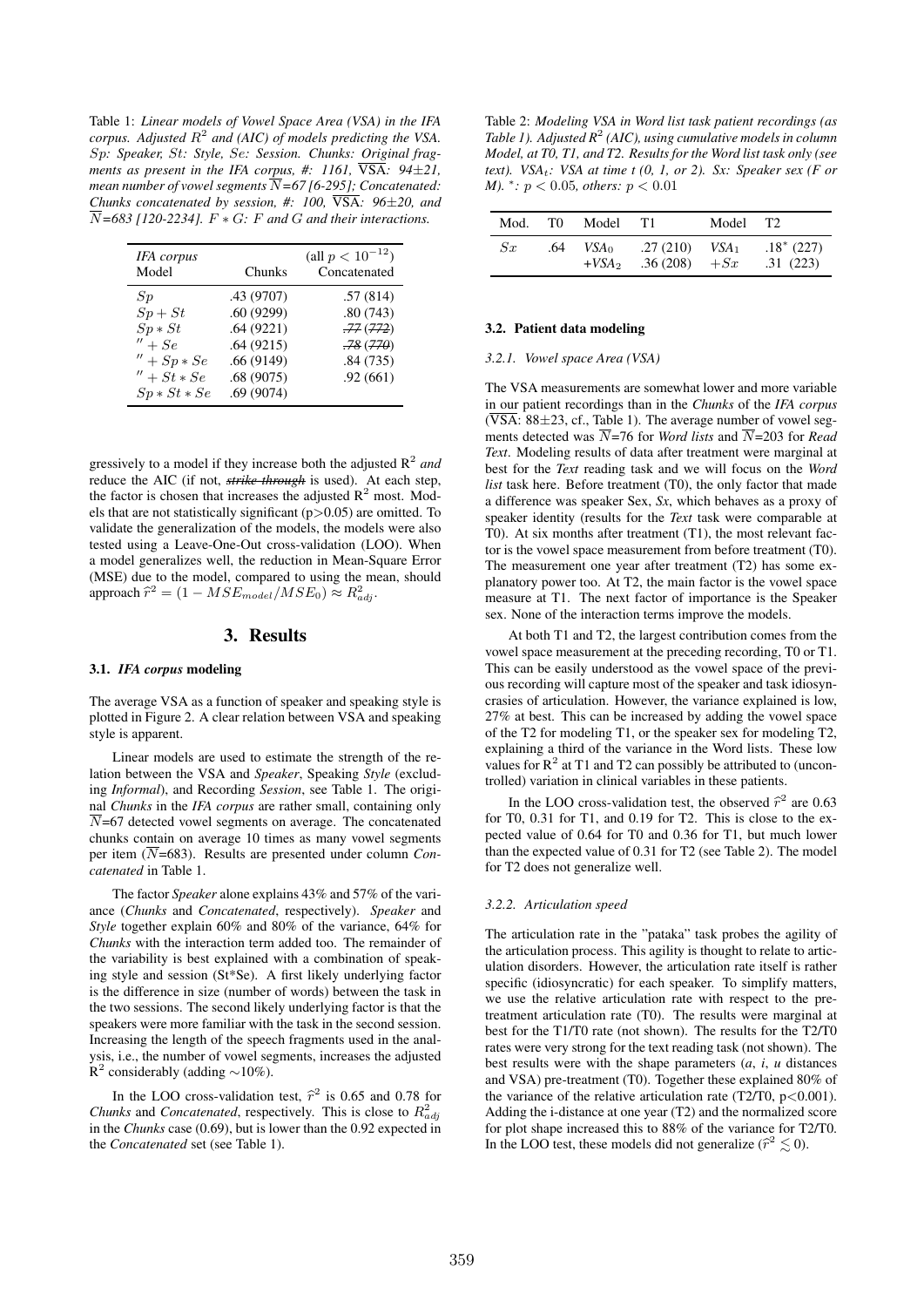Table 3: *Predicting the Normalized Perceptual Articulation* Rating of the listening experiment (as Table 2). Adjusted  $R^2$ *(AIC) of models.*  $a_t$ ,  $i_t$ ,  $u_t$ : Measured axis length of the vowel  $(\sqrt{a}, \sqrt{b}, \sqrt{u})$  at time t  $(0, 1, or 2)$ .  $Rat_t$ : Normalized rating at *time t.*  $N_0$ *: Vowel segments found at T0. Sx: Sex of speaker (F) or M). Ratings were made judging a fragment of the text read*ing. The highest  $R_{adj}^2$  for T1 is 0.70 (47) for  $Rat_0 + a_1 * i_1 * u_1$ *(not shown). p*<*0.01 for all models.*

| Model Normalized Perceptual Articulation Ratings |         |            |         |                           |                |  |  |  |
|--------------------------------------------------|---------|------------|---------|---------------------------|----------------|--|--|--|
| Model                                            | TO      | Model      | T1      | Model                     | T <sub>2</sub> |  |  |  |
| $u_0$                                            | .47(49) | $Rat_0$    | .29(64) | $Rat_1$                   | .76(30)        |  |  |  |
| $+a_0$                                           | .57(44) | $+i_1$     | .42(59) | $+a2$                     | $-75(3)$       |  |  |  |
| $+Sx$                                            | .67(36) | $+i\sigma$ | .51(56) | $+$ <i>i</i> <sub>2</sub> | .77(3)         |  |  |  |
| $+N_0$                                           | .73(31) | $+a_1$     | .55(54) | $+u2$                     | .79(30)        |  |  |  |

#### *3.2.3. Perceptual rating of articulation*

The Normalized Articulation Ratings are quite consistent between recordings (see Table 3). 76% of the variance at T2 can be explained by the rating at T1 and 29% of the variance at T1 from the rating before treatment (T0). 67% of the variance in the ratings at T0 can be explained from parameters measured from vowel space and the sex of the speaker. The best linear models for the rating at T1 and T2 both explain around 70% of variance (see Table 3).

A LOO test with the best models showed that  $\hat{r}^2$  values for  $r^2$  and  $\hat{r}^2$  and 0.79 are also to the armosted values 0.72 T0 and T2, 0.67 and 0.79, are close to the expected values 0.73 and 0.79. The  $\hat{r}^2$  value for T1 is worse, 0.36 for an expected 0.70 indicating that the model of T1 dece not concreting as well. 0.70, indicating that the model at T1 does not generalize as well.

#### *3.2.4. Vowel space plot shape evaluation*

The vowel space plot shape evaluation *Scores* are modeled using the  $a$ ,  $i$ , and  $u$  distances and the VSA, including interactions  $(Score_t \sim a_t * u_t * VSA_t[*i_t])$ . Maximal adjusted R<sup>2</sup> (at minimal AIC, all:  $p<0.05$ ) for T0, T1, and T2 are, respectively,  $0.56$ (no  $i_0$ ), 0.58, and 0.66 (no  $i_2$ ). This shows that the geometrical parameters of the vowel space do describe the visual shape deformation perceptions of the subjects. The LOO test resulted in  $\hat{r}^2$  being somewhat lower than the adjusted  $R^2$ , 0.48 and 0.59, for T0 and T2, respectively. For T1,  $\hat{r}^2 \lesssim 0$ , i.e., models did not generalize. There was no relation found between the plot shape scores and the results of the listening experiment.

### 4. Discussion

Figure 1 suggests that measuring the coverage of the vowel triangle might give information about changes in speech (articulation). This would be useful because the *VowelTriangle* script can work on unprocessed recordings. To be useful, it must be shown that the results from the vowel triangle script are consistent, reproduce known features of speech, and are tied to clinically relevant aspects of pathological speech.

An analysis of the *IFA corpus* showed that the relation between vowel reduction, i.e., vowel space coverage, and speaking style, from informal to isolated syllables, are reproduced by the VSA measured by the script (see Figure 2). Depending on the length of the fragments, just the speaker identity and speaking style can explain between 60-80% of the variance in the vowel area coverage (Table 1). This illustrates that the vowel area coverage is highly systematic and associated with speaker identity and speaking style. Adding the recording session boosted the explained variance to 70-90%.

The *VowelTriangle* script could be useful to speech therapists. For that, a visual inspection of the plots should give the relevant impression. A pencil and paper experiment shows that the VSA parameters explain more than half the variance of the normalized scores from naive subjects.

Pathological speech varies more than normal speech and it varies in different ways. Note that the presence of oral tumors can lead to altered speech in patients already before treatment. When measuring changes in vowel articulation, it is important that the link between speech before and after treatment is clear. It was found that characteristics of the vowel triangle after treatment could be modeled by measurements at another moment and by speaker sex explaining a third of the variance of the VSA for reading a list of isolated words (Table 2). The results for the text reading were considerably less consistent. It could be that patients are better able to apply their compensation strategies and preserve their "personal" pronunciation while reading out isolated words than with connected speech.

Finally, to be of clinical use, VSA parameters should be related to clinically relevant characteristics of speech. Evaluation of deviant articulation by experienced listeners is consistent between recordings and, together with vowel space parameters, can explain 60-80% of the variance in ratings. These models are backed by a Leave-One-Out cross-validation. The deviance rating was not correlated to the visual ratings in the pencil and paper experiment.

Changes in a measure related to maximal articulation rate can also be modeled well. Over 80% of the variance in the relative articulation rate one year after treatment (T2) can be explained by the vowel triangle parameters before treatment (T0) and some shape parameters at the time (T2), but only for the running text task. The relative articulation rate 6 months after treatment (T1) cannot be modeled this way. The differences between T1 and T2 found in this study might result from the fact that patients are still recovering 6 months after treatment, which is known from earlier studies [21].

During this study, two technical observations were made. The number of vowels actually detected in speech fragments varied widely, even when the text was identical. Also, differences between male and female speakers were considerable. These observations suggest that vowel detection could be made more robust (e.g., [3, 22]) and the normalization between male and female voices might be improved (e.g., [23, 24]).

## 5. Conclusions

Vowel space parameters contain relevant information about vowel articulation in normal speakers as well as in the class of speech pathologies found in patients treated for oral cancer. Building predictive models for speech pathologies is outside the scope of this study, but the results obtained with simple linear models suggest that it should be possible to obtain such models using standard machine learning techniques. It is likely that more patient data are needed, that are also better controlled for clinical factors, to construct clinically useful models.

## 6. Acknowledgements

The Institutional Review Board of the Antonie van Leeuwenhoek Hospital approved the use of speech recordings of patients for this study. The Department of Head and Neck Oncology and Surgery of the Netherlands Cancer Institute receives an unrestricted research grant of Atos Medical AB, Hörby, Sweden.